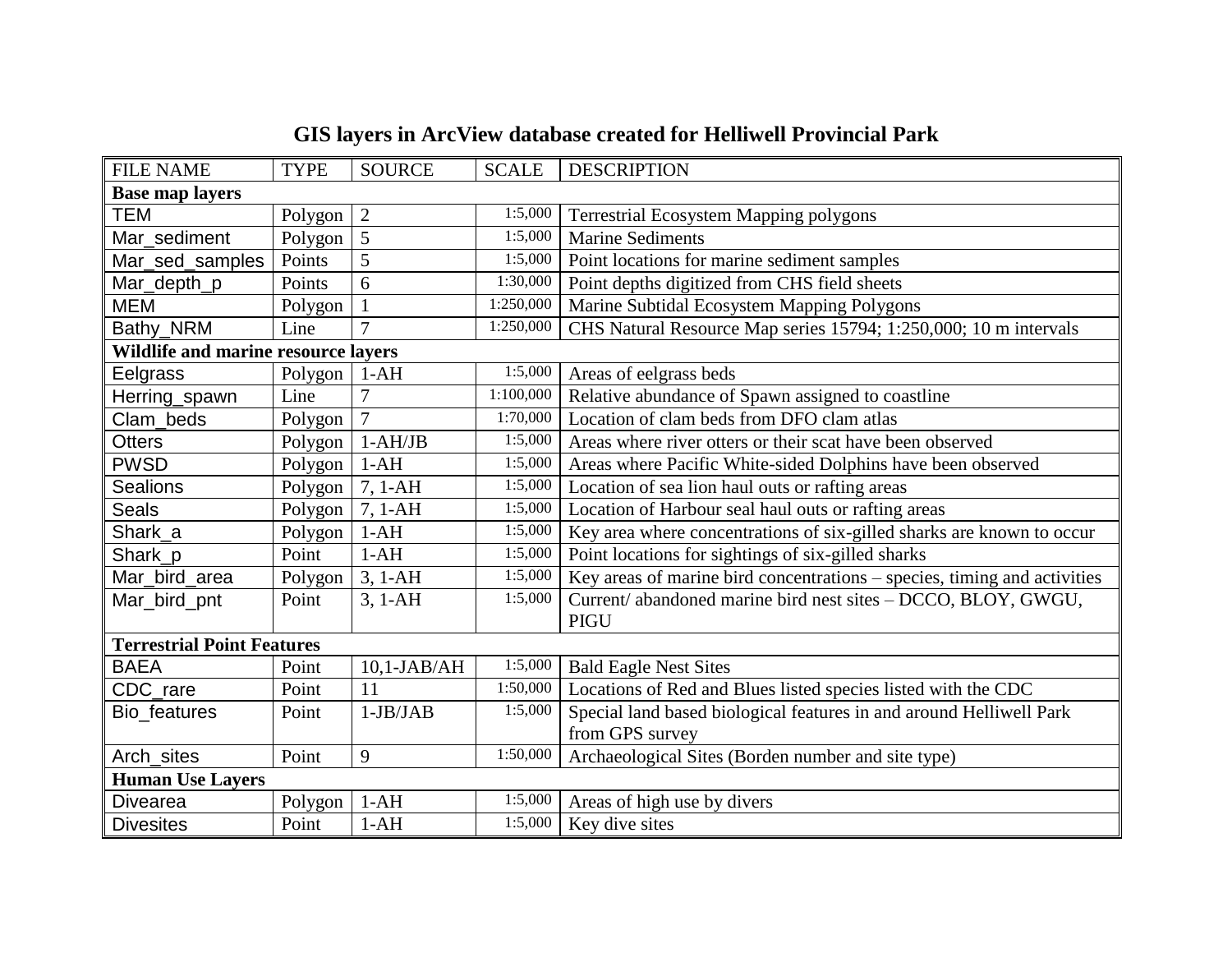| Fishery1                                             | Polygon <sup>1</sup> | $7, 1-AH$ | 1:80,000 | <b>Recreational Groundfish Fishery</b>                              |  |
|------------------------------------------------------|----------------------|-----------|----------|---------------------------------------------------------------------|--|
| Fishery <sub>2</sub>                                 | Polygon              |           | 1:40,000 | Commercial Geoduck/Horse clam Fishery                               |  |
| Fishery3                                             | Polygon              | $7, 1-AH$ | 1:40,000 | <b>Commercial Pink scallop Fishery</b>                              |  |
| Fishery4                                             | Polygon              |           | 1:40,000 | Former Invertebrate fisheries (Abalone, Sea Cucumber, Rock Scallop) |  |
| Fishery5                                             | Polygon <sup>1</sup> | $7, 1-AH$ | 1:80,000 | <b>Commercial Shrimp and Prawn Fishery</b>                          |  |
| Fishery <sub>6</sub>                                 | Polygon              |           | 1:80,000 | <b>Commercial Groundfish Trawl Fishery</b>                          |  |
| Fishery7                                             | Polygon              | 7, 1-AH   | 1:80,000 | Recreational/Commercial Salmon Fishery                              |  |
| Trail_GPS_line                                       | Line                 | 1-JAB     | 1:5,000  | Trail through Helliwell Park (georeferenced using GPS)              |  |
| Trail_GPS_pnts                                       | Point                | 1-JAB     | 1:5,000  | GPS reference points and trail features along park trail (from GPS) |  |
| Designated Boundary Layers and Georeferencing layers |                      |           |          |                                                                     |  |
| Cadastral                                            | Line                 | 4         |          | Property boundaries (note discrepancy with GPS survey)              |  |
| Park_B_Land                                          | Polygon              | 4         |          | Helliwell Park Boundary – Land portion                              |  |
| Park_B_Marine                                        | Polygon              | 8         | 1:5,000  | Helliwell Park Boundary - Marine portion (from legal description)   |  |
| <b>GCP GPS</b>                                       | Point                | $1-JAB$   | 1:5,000  | GPS Ground control points for air photo rectification               |  |

Sources:

1. Personal observations/data collection: AH – Amanda Heath, JB – Jennifer Balke, JAB - Jacqueline Booth

- 2. TEM field survey 2000/2001
- 3. Published Survey Records (see text for details)
- 4. Comox-Strathcona Regional District
- 5. Interpretation of CHS Side Scan Sonar survey by Coastal and Ocean Resources Inc
- 6. CHS field sheets
- 7. DFO fishery officers and scientists<br>8. Created from legal description
- Created from legal description
- 9. Ministry of Small Business, Tourism and Culture Archaeological Branch
- 10. MELP bald eagle surveys 1991
- 11. BC Conservation Data Centre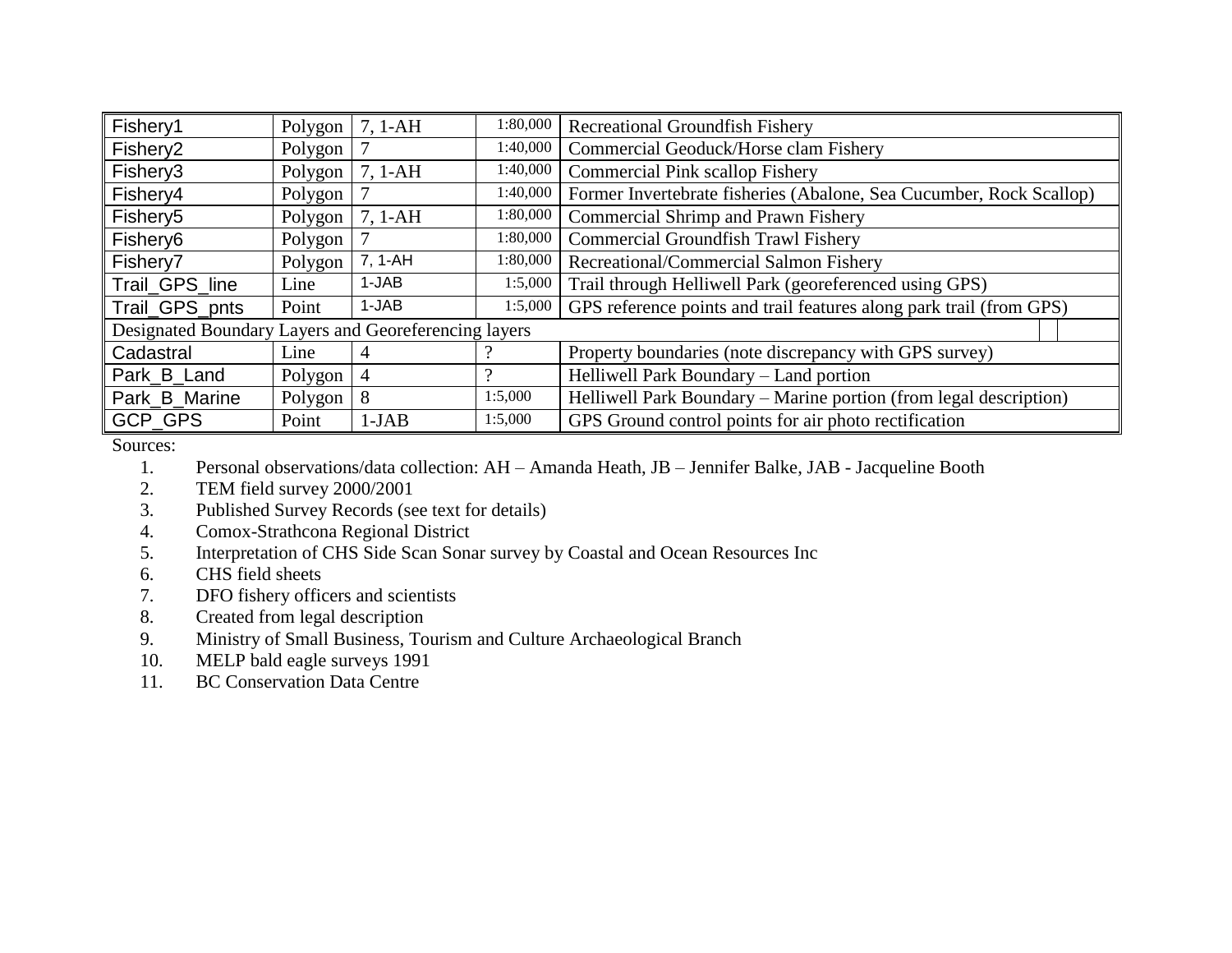## **GIS layers provided by LUCO from the Marine Resource Atlas and their use in this project.**

Unless stated otherwise, scale is 1:40,000. File names as provided by LUCO and as included in BC Parks database are shown.

|                                 | <b>FILE</b> | <b>USED</b>             |                                                                                   |            |
|---------------------------------|-------------|-------------------------|-----------------------------------------------------------------------------------|------------|
| <b>FILE NAME</b><br><b>TYPE</b> |             |                         | <b>DESCRIPTION</b>                                                                |            |
| <b>LUCOshunits</b>              | Line        | ✓                       | <b>Physical Shore-Zone Units</b>                                                  | shunits    |
| LUCObathy                       | Line        | $\checkmark$            | Unclosed bathymetric contours from CHS Chart 3513 1:80,000; 20 m intervals        | bathy      |
| LUCOlowwater                    | Line        | $\checkmark$            | Low water mark from CHS charts                                                    | lowwater   |
| LUCOanchor                      | Point       | $\checkmark$            | Anchorages                                                                        | anchor     |
| <b>LUCOmarinas</b>              | Point       | $\checkmark$            | <b>Marinas</b>                                                                    | marinas    |
| LUCOshellfrm                    | Polygon     | $\checkmark$            | Shellfish tenures                                                                 | shellfrm   |
| LUCOhseal                       | Point       | $\overline{\mathbf{x}}$ | Harbour seal haul outs and numbers                                                | hseal      |
| LUCOkwhale                      | Polygon     | 図                       | Relative Abundance of Killer whales                                               | kwhale     |
| LUCOdalporp                     | Polygon     | 図                       | Relative Abundance of Dall's porpoise                                             | dalporp    |
| <b>LUCObirdcol</b>              | Point       | $\overline{\mathbf{x}}$ | Bird colonies – location and species                                              | birdcol    |
| LUCObirds                       | Polygon     | 図                       | Relative Abundance of Alcids in three general areas covered by park               | alcid      |
|                                 | Polygon     | 図                       | Relative Abundance of Dabbling Ducks in three general areas covered by park       | diving     |
| <b>Individual</b>               | Polygon     | $\overline{\mathbf{x}}$ | Relative Abundance of Diving Ducks in three general areas covered by park         | dabbling   |
| layers were                     | Polygon     | $\overline{\mathbf{x}}$ | Relative Abundance of Gulls in three general areas covered by park                | gulls      |
| merged as                       | Polygon     | 図                       | Relative Abundance of Loons and Grebes in three general areas covered by park     | loonsgreb  |
| polygons were                   | Polygon     | $\overline{\mathbf{x}}$ | Relative Abundance of Shorebirds in three general areas covered by park           | shrbirds   |
| identical                       | Polygon     | 図                       | Relative Abundance of Cormorants in three general areas covered by park           | cormnt     |
| <b>LUCOcsImnnt</b>              | Polygon     | $\overline{\mathbf{x}}$ | Relative Importance of areas for commercial salmon net fisheries (gillnet, seine) | cslmnnt    |
| LUCOcsImnn                      | Polygon     | $\overline{\mathbf{x}}$ | Relative Importance of areas for commercial salmon troll fishery                  | cslmnn     |
| <b>LUCOcherr</b>                | Polygon     | $\overline{\mathbf{x}}$ | Relative Importance of areas for commercial herring fishery                       | cherr      |
| LUCO_MEC                        | Polygon     | $\checkmark$            | Marine Ecosystem Classification Units at 1:250,000                                | <b>MEC</b> |

 $\overline{a}$ 

<sup>&</sup>lt;sup>1</sup> Layers were not used in Map Atlas when a more recent and/or accurate layer was available.  $\boxtimes$  means that layer was not used;  $\checkmark$  means that it was used.